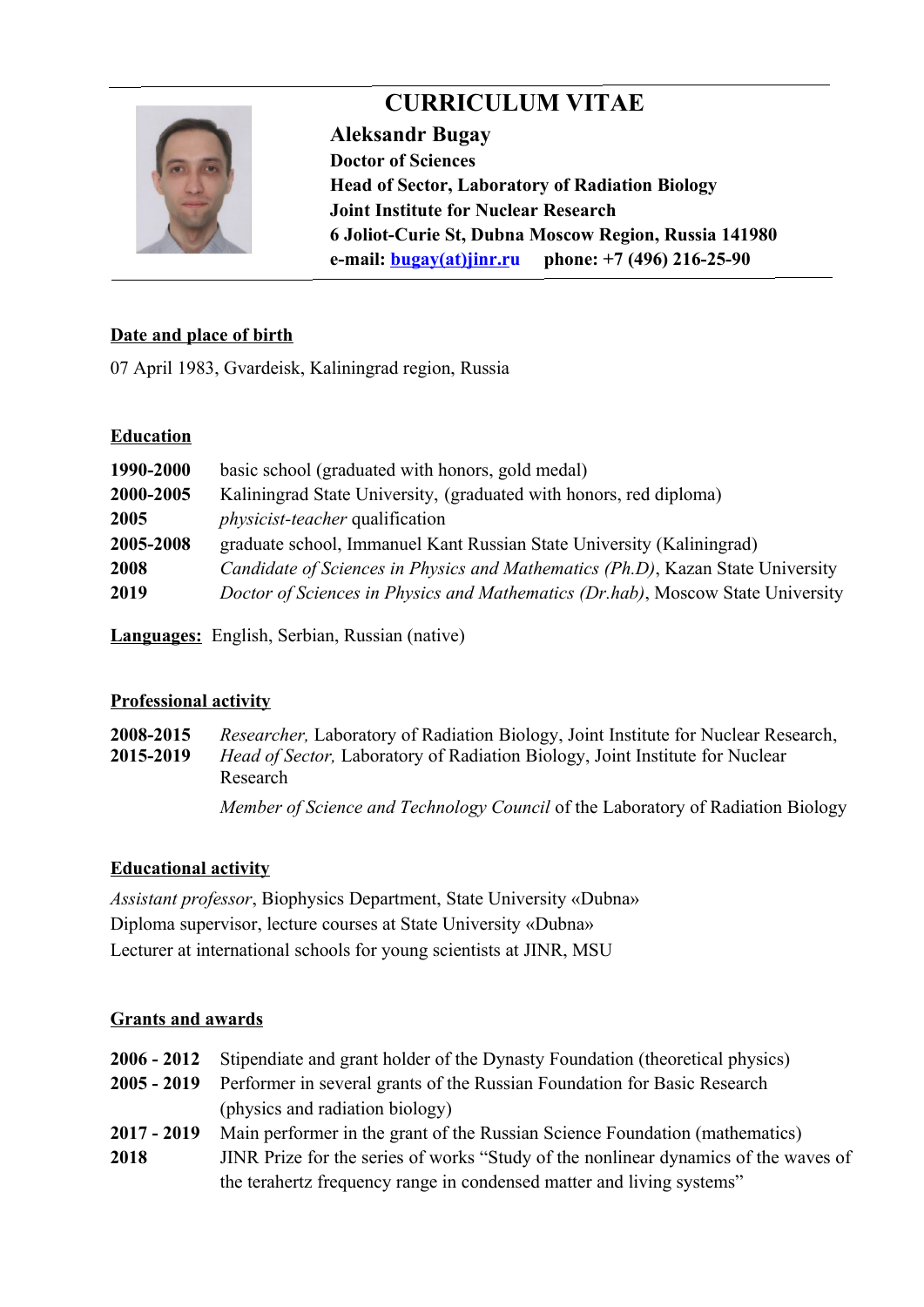## **Scientific biography**

First period of scientific research of A.N. Bugay lasted during his education in Kaliningrad State University and Ph.D preparation. At that time he carried out studies on solitons and nonlinear waves in different physical systems. A series of theoretical works was published on extremely short laser pulses and their acoustic analogs interacting with nonlinear media. Such objects find their application in devices of very different profiles: from ultra-fast systems for calculating and transmitting information to devices in which laser pulses are used as a probes of influencing an object under study.

During the first years of his research at Laboratory of Radiation Biology JINR the problem of modeling of DNA repair processes and radiation-induced mutagenesis in prokaryotic cells was solved. Mathematical approaches were developed to reproduce the chain of the elementary events from the primary energy deposition to the formation of a mutation, taking into account stochastic processes in individual cells. In parallel, research continued, developing the theme of the PhD thesis in application to the poor-studied terahertz frequency range, which currently finds many promising applications in security systems, wireless communications, spectroscopy and medical diagnostics. For the first time in the Laboratory of Radiation Biology theoretical studies were conducted on the effects of terahertz radiation on living systems. A number of new models of various molecular systems, from DNA to cytoskeleton elements, were developed, the mechanisms of their interaction with this type of radiation were first described. In addition, in his works A.N. Bugay proposed new schemes for the high-performance generation and transformation of terahertz pulses in anisotropic nonlinear media. Subsequently, these results formed the basis of doctoral dissertation (Dr.Sci.). Further development of this problem opens prospects for a theoretical assessment of the safe for human health level of electromagnetic fields of terahertz frequencies in technical and medical equipment.

In 2015 A.N. Bugay was appointed Head of the Mathematical Modeling Sector. Under his scientific leadership, the implementation of a program of research related to the modeling of radiation effects on the structures of the central nervous system began. Together with the Mongolian colleagues, research was carried out on the modeling of the specific energy deposition and the formation of molecular damage after the passage of charged particles through various cells and parts of the brain using Monte-Carlo methods within GEANT4 package. Using the methods of molecular dynamics, an original approach was developed to predict the structure and function disorders of the synaptic receptor proteins. Using the data obtained, the activity of the neural networks of the brain was modeled and it was analyzed how the radiation effect can affect their functioning. The continuation of this research cycle is very promising for analyzing the mechanisms of development of various neurodegenerative diseases, risk assessment of the development of pathologies in the central nervous system during radiotherapy of malignant tumors, as well as ensuring the radiation safety of astronauts during manned flights into deep space.

### **Research interests**

- Monte Carlo track structure modeling and radiation transport
- modeling of DNA repair and radiation-induced mutagenesis
- modeling of radiation-induced disturbances in nerve cells and neural networks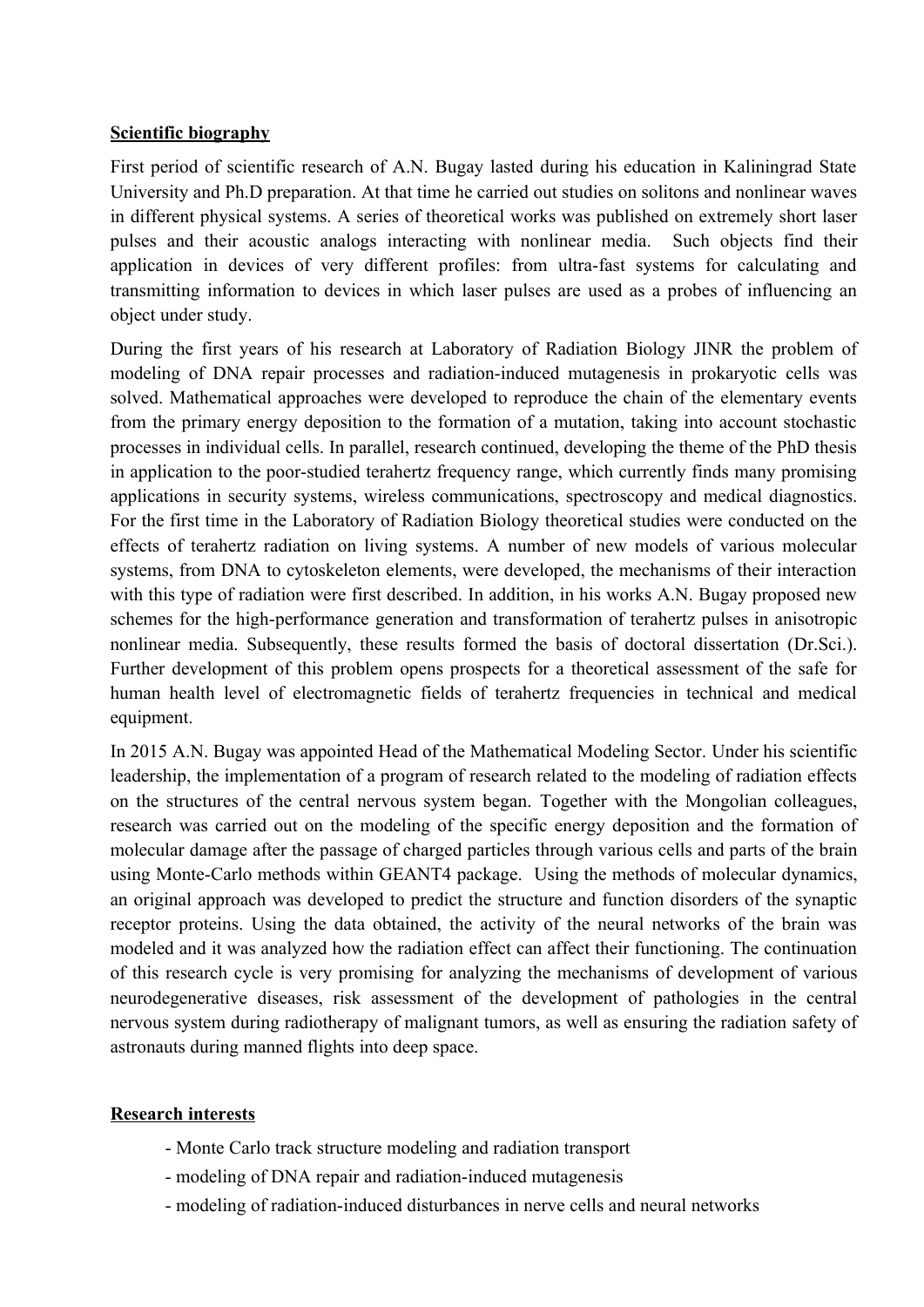- nonlinear dynamics of biomolecules
- effect of terahertz radiation on cellular structures
- generation of terahertz radiation
- extremely short laser pulses
- nonlinear waves and solitons

### **Visits and collaborations**

A lot of visits were made and scientific contacts were established with Russian and foreign institutions in Physics and Radiation Biology, including Moscow State University, Kurchatov Institute (Moscow), Institute for Medical and Biological Problems RAS (Moscow), Institute of Cell Biophysics (Pushino), Kazan Scientific Center of RAS (Kazan), Institute of Spectroscopy RAS (Troitsk), Institute for Laser Physics SB RAS (Novosibirsk), Belarussian State University (Minsk, Belarus), Joint Institute for Power and Nuclear Research – "Sosny" (Minsk, Belarus), Bogolubov Institute for Theoretical Physics (Kiev, Ukraine), "Vinca" Institute (Belgrade, Serbia), National University of Mongolia (Ulaanbaatar, Mongolia), GSI/FAIR (Darmstadt, Germany).

Long-period collaboration with Vinca Institute of Nuclear Sciences (Belgrade, Serbia) and National University of Mongolia (Ulaanbaatar, Mongolia) has been established.

#### **Scientific publications**

In these areas, 70 papers have been published in leading Russian and international peer-reviewed journals, 50 articles in proceedings and periodicals. Participated in about of 80 scientific conferences, mainly by oral and lecture talks.

### *Plenary and lecture talks (recent 3 years)*

Geant4/Geant4-DNA International Tutorial and Workshop, 3-5 July 2019, Ulaanbaatar, Mongolia

XVII Russian scientific school-seminar «Physics and applications of microwaves», 26-31 May 2019, Moscow, MSU

Satellite school at EXON-2018, 8-9 September 2018, Petrozavodsk

XVI Russian scientific school-seminar «Wave phenomena in inhomogeneous media» 21 May - 1 June 2018, Moscow, MSU

XXV Annual Seminar "Nonlinear phenomena in complex systems", 21–25 May 2018, Joint Institute for Power and Nuclear Research – Sosny, Minsk, Belarus

International School on Nuclear Methods for Environmental and Life Sciences, 22-28 April 2018, Budva, Montenegro

XXV International conference «Mathematics. Computer. Education», 25 January – 3 February 2018, State University «Dubna», Dubna

IV International Seminar «Nonlinear Phenomenology Advances», 3-6 October 2017, Peter the Great St.Petersburg Polytechnic University, St.Petersburg

Summer student science and technology school «Staff of the future», 2-8 July 2017, JINR, Dubna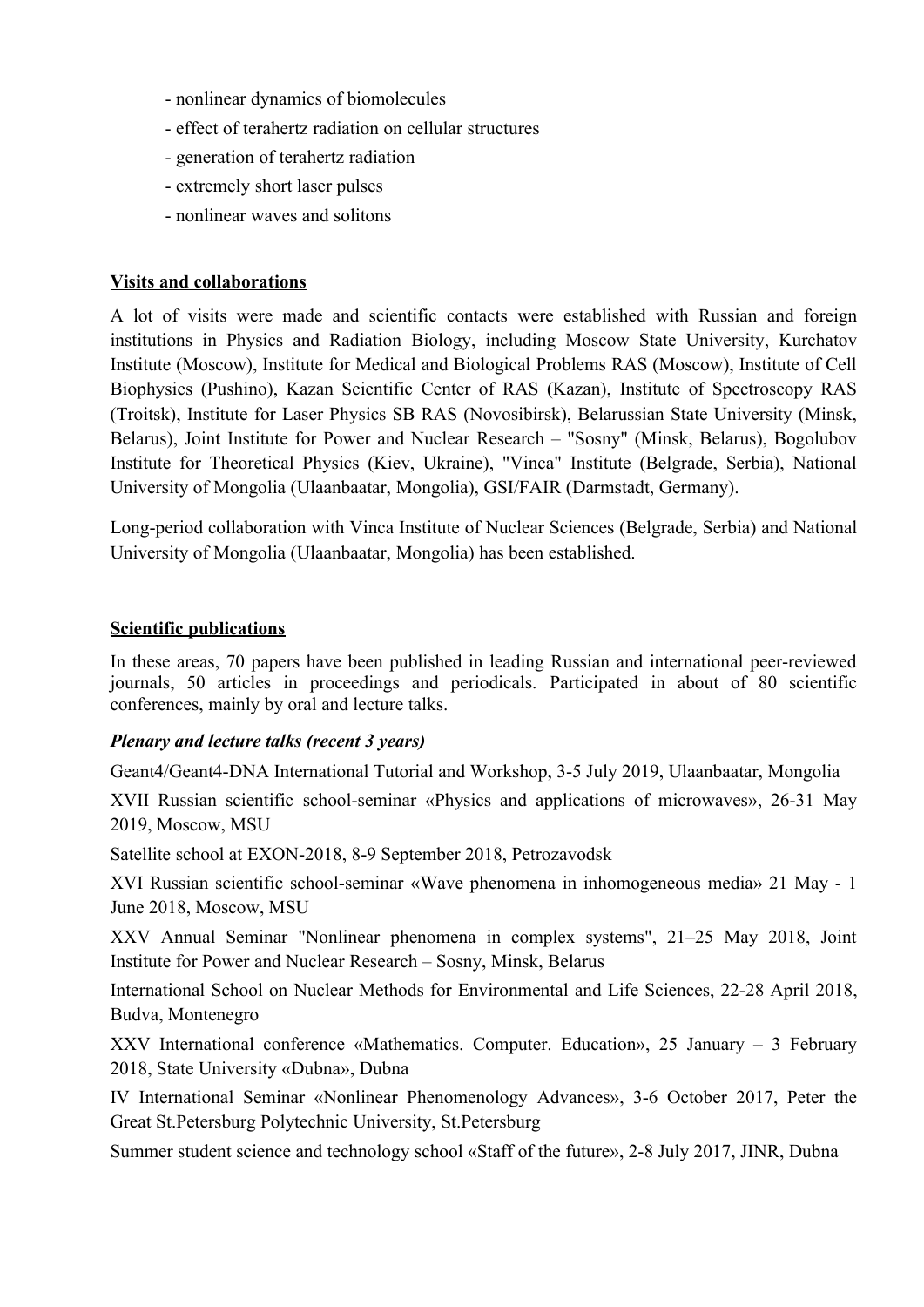#### *Main publications (2014-2019):*

1) A.S. Batova, A.N. Bugay, E.B. Dushanov. Effect of mutant NMDA receptors on the oscillations in a model of hippocampus// Journal of Bioinformatics and Computational Biology 2019 V. 17, No. 1 P.1940003

2) M. Batmunkh, S. V. Aksenova, L. Bayarchimeg, A. N. Bugay, O. Lkhagva, Optimized neuron models for estimation of charged particle energy deposition in hippocampus // Physica Medica 2019. V.57 P.88-94.

3) L.Bayarchimeg, A.Bugay, M.Batmunkh, O. Lkhagva Evaluation of Radiation-Induced Damage in Membrane Ion Channels and Synaptic Receptors // Physics of Particles and Nuclei Letters 2019 V.16, P.54-62.

4) M. Batmunkh, A.N. Bugay, L. Bayarchimeg., S.V. Aksenova, O. Lkhagva. Computer Modeling of Radiation – Induced Damage to Hippocampal Cells // Mong. J. Phys. 2019. V. 5. P. 76-82.

5) E. Kolesnikova, A. Bugay, Modeling the influence of heavy ion beams on neurogenesis and functioning of hippocampal neural networks // EPJ Web Conf. 2019. V.204. P.04007.

6) M. Batmunkh, L. Bayarchimeg, A.N. Bugay, O. Lkhagva. Monte Carlo track structure simulation in studies of biological effects induced by accelerated charged particles in the central nervous system // EPJ Web Conf. 2019. V. 204. P. 04008.

7) A.N. Bugay. Terahertz Solitons in Condensed Media // Physics of Particles and Nuclei, 2019, V.50. No.2. P. 210–229.

8) A.N. Bugay, V.A. Khalyapin Analytic description of pulse frequency self-shift in nonlinear photonic crystal fibers // Communications in Nonlinear Science and Numerical Simulation 2019 V.75, P. 270-279.

9) A.N. Bugay, V.A. Khalyapin. Analytic description of laser pulse propagation in gas-filled hollow-core photonic crystal fibre // Laser Physics*.* 2019. V.29, no.3. P.035402.

10) S. Zdravković, D. Chevizovich, A. N. Bugay, A. Maluckov. Stationary solitary and kink solutions in the helicoidal Peyrard-Bishop model of DNA molecule // Chaos 2019. V.29, P.053118.

11) A. V. Boreyko, A. N. Bugay, T. S. Bulanova, E. B. Dushanov, L. Jezkova, E. A. Kulikova, E. V. Smirnova, M. G. Zadneprianetc, and E. A. Krasavin, Clustered DNA double-strand breaks and neuroradiobiological effects of accelerated charged particles // Physics of Particles and Nuclei Letters 2018 V.15, P.551.

12) A.N. Bugay, S.V. Sazonov. A Waveguide Mode of Generating Terahertz Radiation // Bulletin of the Russian Academy of Sciences: Physics, 2018, Vol. 82, No. 11, P. 1468–1472.

13) A. N. Bugay, S. V. Sazonov, P. Yu. Shestakov, Generation of terahertz pulses in a nonlinear dielectric waveguide // Proc. SPIE 2018. V.10684. P.106841M

14) M.Batmunkh, A.N. Bugay, L.Bayarchimeg, O.Lkhagva, Radiation damage to nervous system: Designing of optimal models for realistic neuron morphology in hippocampus // EPJ Web Conf., 2018. V. 173(2). P. 05004.

15) A.N. Bugay, V.A. Khalyapin. Evolution of super-Gaussian pulses in a nonlinear optical fiber // Laser Physics 2018 V.28 P.045403.

16) S. Zdravković, A.N. Bugay, A.Yu. Parkhomenko, Application of Morse potential in nonlinear dynamics of microtubules // Nonlinear Dynamics 2017. V.90. P.2841-2849.

17) A.N. Bugay, M.A.Vasilyeva, A.Yu. Parkhomenko, E.A. Krasavin. "Mathematical Analysis of Regulatory Networks and Damage Repair Efficiency in Bacterial Cells", in *Genetics, Evolution and Radiation: Crossing Borders, the Interdisciplinary Legacy of Nikolay W. Timofeeff-Ressovsky* (Book Chapter), 2017. doi:10.1007/978-3-319-48838-7\_15.